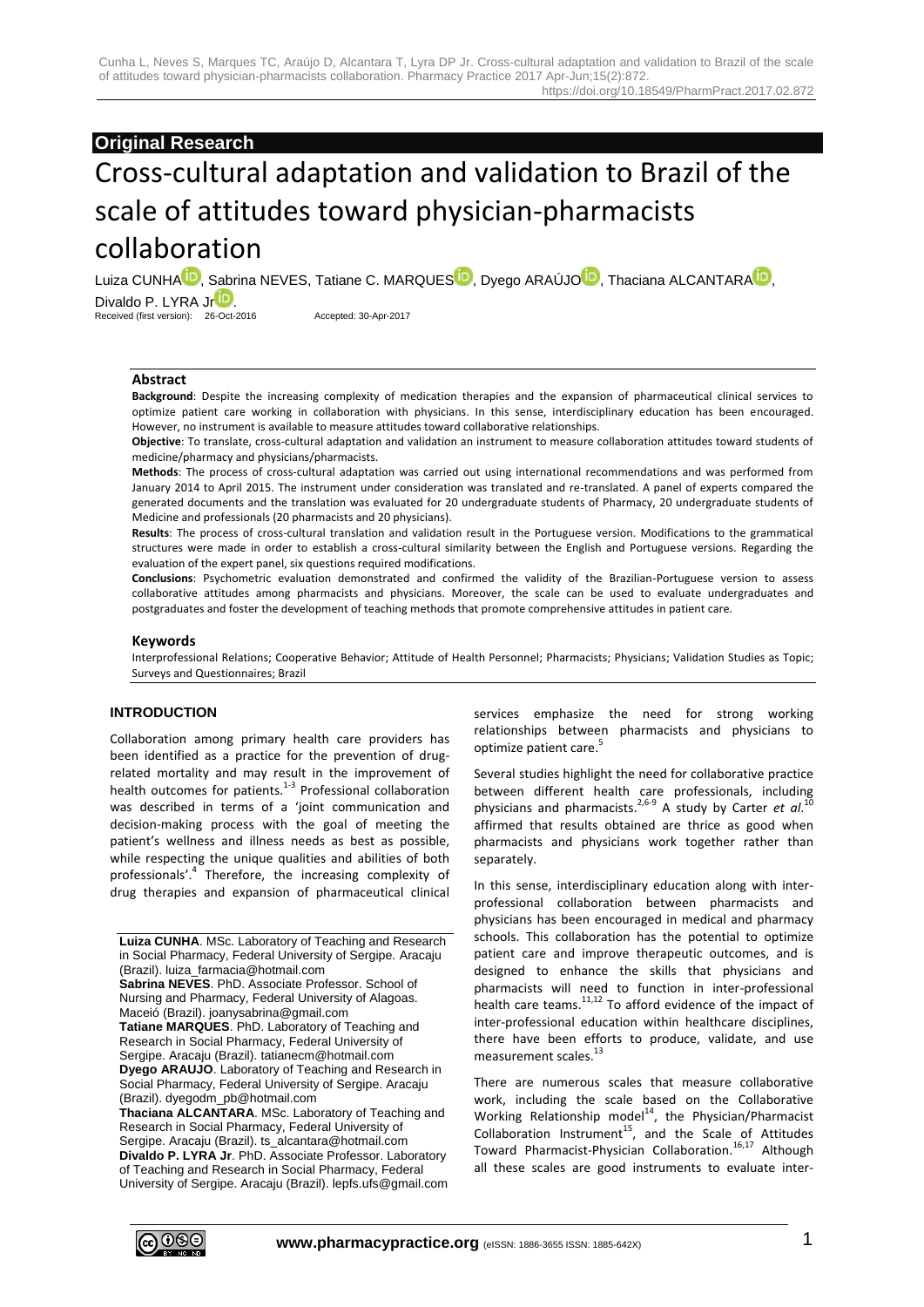professional collaboration, the former two were developed specifically for professionals.

The Scale of Attitudes Toward Physician-Pharmacist Collaboration has the potential to be used in the evaluation of interdisciplinary educational programs where students from both professions learn from one another by working collaboratively in patient care. In addition, this scale can be used to compare the differences between groups in collaborative medical-pharmaceutical attitudes, and to research the clinical outcomes of collaborative work among professionals.<sup>16,17</sup> However, applying the questionnaire in another country, culture, and language requires a unique methodology such that the original questionnaire corresponds adequately with its versions in target languages. Thus, cross-cultural adaptation requires not only a good linguistic translation, but also an adaptation that maintains content validity of the instrument across different cultures.<sup>11</sup> Thus, the aim of this study was to translate and cross-culturally adapt an instrument intended to measure collaboration attitudes toward students of medicine/pharmacy and physicians/pharmacists.

## **METHODS**

#### **Study design**

A cross-sectional descriptive study was conducted from January 2014 to April 2015 in the Northeast region of Brazil, for a cross-cultural adaptation of the Scale of Attitudes Toward Physician-Pharmacist Collaboration to Brazilian Portuguese and its validation proposed by Hojat *et al*. <sup>12</sup> The Portuguese version was entitled 'Escala de atitudes colaborativas entre Médicos e Farmacêuticos'.

#### Sample size

The sample comprised pharmacy and medical students from the first and the last year of two courses at the Federal University of Sergipe, as well as pharmacy and medical professionals. The students belonged to the two campuses of the University of Sergipe and the professionals worked at the University Hospital of Sergipe. Two forms were used to apply this instrument: presently and on-line. For studies with such characteristics, Shoukri *et al*. 18 consider a sample size of 20 for each group to be satisfactory.

#### Data collection

Pharmacy and medical students from the first and last year enrolled in the Federal University of Sergipe, located in two cities, São Cristóvão and Lagarto, were invited to complete the SATP2C.

The scale has 16 Likert-type items on a 4-point scale (1 =strongly disagree; 2 =disagree; 3 =agree; 4 =strongly agree). All the items are directly scored with the exception of the 9th item, which is reverse scored (1 =strongly agree; 2 =agree; 3 =disagree; 4 =strongly disagree). The respondent can score between 16 and 64. A high score indicates a more positive attitude about the relationship between physicians and pharmacists. All participants were informed about the study and could withdraw at any time. In the online application, the students were asked to answer the same scale in an on-line version. Besides completing the questionnaires, students also provided data about their gender, age, higher education institution, course, and year of the course.

#### Ethics approval

This study was approved by the Research Ethics Committee of the University Hospital, Federal University of Sergipe (Brazil) under the registration code 'CAAE 11735412.50000.5546'.

#### Cross-cultural adaptation

The process of cross-cultural adaptation was conducted using international recommendations.<sup>12,19-24</sup>

#### **Translation**

In the first stage, the instrument was translated independently by two investigators, a pharmacist (TCM) and a physician (SG), who were both native speakers of Portuguese and were proficient in English. They knew the objectives and concepts of the study. The two translations were compared and ambiguities or discrepancies in the translated words were addressed, generating a consensually translated version (Version 1).<sup>25</sup>

#### Back translation

In the back translation process, Version 1 was translated again into English by two native translators, who were also pharmacists and fluent in Portuguese (Version 2). However, they were not familiar with the aims and concepts underlying the instrument.<sup>19,26</sup>

#### Revision of translations

Researchers met and discussed all differences and discrepancies arising from the questionnaire translation and back translation processes and obtained a Portuguese version by consensus.

## Comparison of translation and back translation by an expert panel

These panels were composed of specialists in the area of collaboration, who had proficiency in English and sufficient knowledge in analysing the items. Given that Brazil is a country with a vast territory with an area of 8,514,876 km², and is culturally diverse, there was a need to invite experts representing the five Brazilian regions (Central-West, Northeast, North, South and Southeast).

Expert panel 'A' evaluated the semantic and idiomatic equivalence comparing the original scale with the translated and back-translated version.

Semantic Equivalence: Do the words mean the same? Are there multiple meanings to a given item? Are there grammatical difficulties in the translation?

Idiomatic Equivalence: Colloquialisms, or idioms, are difficult to translate. The committee may have to formulate an equivalent expression in the target version.

Subsequently, expert panel 'B' evaluated cultural and conceptual equivalence by comparing the original scale with the translated version.<sup>21,25,27</sup>

Cultural Equivalence: Items seek to capture the experience of daily life; however, often in a different country or

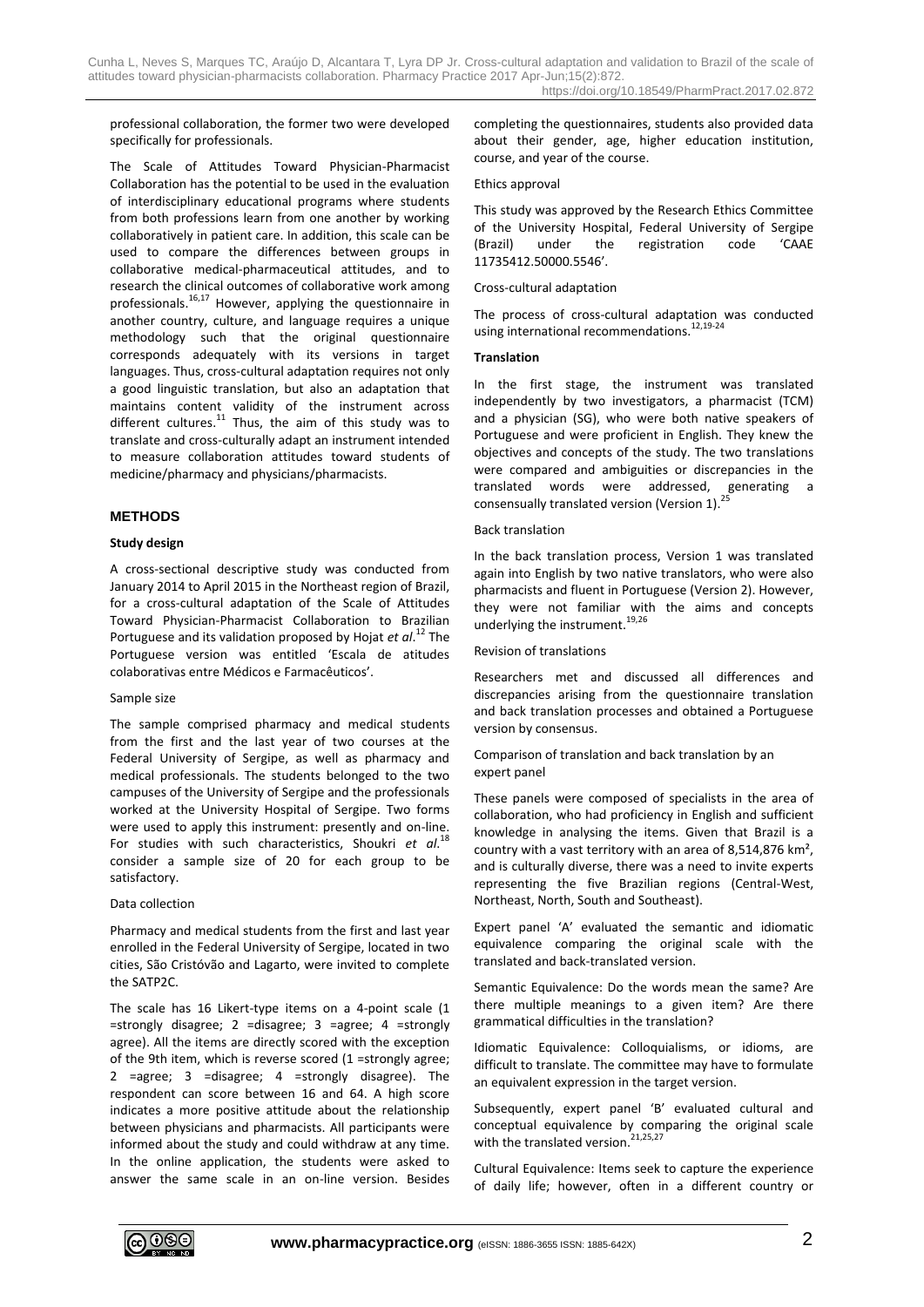Cunha L, Neves S, Marques TC, Araújo D, Alcantara T, Lyra DP Jr. Cross-cultural adaptation and validation to Brazil of the scale of attitudes toward physician-pharmacists collaboration. Pharmacy Practice 2017 Apr-Jun;15(2):872. https://doi.org/10.18549/PharmPract.2017.02.872

|                        |                | Table 1. Sample characteristics, Aracaju, Brazil, 2015. |                                      |                                |                               |
|------------------------|----------------|---------------------------------------------------------|--------------------------------------|--------------------------------|-------------------------------|
| <b>Characteristics</b> |                | <b>Pharmacy students</b><br>$n = 20$                    | <b>Medicine students</b><br>$n = 20$ | <b>Pharmacists</b><br>$n = 20$ | <b>Physicians</b><br>$n = 20$ |
| Gender                 |                |                                                         |                                      |                                |                               |
|                        | Female         | 15                                                      |                                      | 11                             | 8                             |
|                        | Male           | 5                                                       | 13                                   | 9                              | 12                            |
| Mean age               |                | 24.35                                                   | 24.47                                | 26.85                          | 31.70                         |
| Year                   |                |                                                         |                                      |                                |                               |
|                        | 2 <sup>0</sup> |                                                         | 0                                    |                                |                               |
|                        | 3 <sup>o</sup> | 10                                                      | 17                                   |                                |                               |
|                        | 4º             | 4                                                       |                                      |                                |                               |
|                        | 5º             | 4                                                       | ი                                    |                                |                               |
|                        | 6 <sup>2</sup> |                                                         |                                      |                                |                               |

culture, a given task may simply not be experienced (even if it is translatable). The questionnaire item would have to be replaced by a similar item that is actually experienced in the target culture.<sup>21,25,27</sup>

Conceptual Equivalence: Often words convey a different conceptual meaning across cultures. The items that obtained less than 67% of agreement were resubmitted to the panels of experts and the observed discrepancies were resolved by consensus for their searches of project.<sup>25,27</sup>

#### Pre-test

After revision by the expert panels, a pre-test was conducted, which consisted of administering the translated version of the instrument (Version 3) to a suitable sample of 20 pharmacy undergraduate students attending a public Brazilian university, in Aracaju, SE, 20 medical undergraduate students attending a public Brazilian university, 20 pharmacists, and 20 physicians. The sample size of the pre-test was based on the literature $^{21,23}$  which suggests administering the instrument to a group of 30 to 40 individuals from the target population. In this step, students and professionals indicate the questions that generated doubts and difficulties in understanding. The pre-test ensured the correction of possible inconsistencies in meanings, as well as allowed the detection of errors, and confirmed whether the questions were understandable. The quality of the translation as well as the practical aspects of its realization were both considered. $21,27$  The analyses of descriptive statistics were performed using SPSS software, version 12.

## **Validation**

After the pre-test, modifications were made where necessary and the obtained version was then submitted for content validation. In this phase, the version of the instrument was compared with another scale that analyses collaboration attitudes toward health professionals. Correlational methods were used to examine the construct validity of the SATP2C, criterion-related validity (Pearson correlation coefficient between scores of the two aforementioned scales), and internal consistency reliability (Cronbach's coefficient alpha), as well t-tests (for gender comparison). 8,10,13 Retest reliability was measured to determine scale stability.

## Statistical analysis

Data analysis was performed using SPSS software, version 12. Statistical analyses involved descriptive statistics, the non-parametric Kolmogorov–Smirnov test to check for normality, Spearman´s test for correlation among variables such as age and year of the course, and specialized ground and t-tests for the genders.

## **RESULTS**

A Brazilian-Portuguese version entitled 'Escala de atitudes colaborativas entre Médicos e Farmacêuticos' (online appendix) was obtained from the translation and crosscultural adaptation of the original scale. The translated and adapted version consists of 16 questions, which measures the level of collaboration between pharmacists and physicians, and the complete form is available in the Appendix.

In the translation and back-translation processes, grammatical changes were made to only some items to establish equivalence between words and languages.

The percentage of agreement for each question was calculated among the experts based on the answers obtained. In this study, 6.25% of the questions, only one questions, showed less than 67% agreement among the evaluators for semantic and idiomatic equivalences (committee 'A'). Committee 'B' reached an agreement of 50% half of questions. The remaining questions reached a percentage equal to or higher than 80% in both equivalences. It is worth emphasizing that all of the modifications proposed by the panel of experts were accepted. Less than 67% of the changes to the items were resubmitted and the observed discrepancies were resolved.

All changes proposed by the expert panel were analysed, but not all of them were adopted unless necessary. The analysis of cultural and conceptual equivalences by committee 'B' did not result in many modifications.

The pre-test was then conducted with a sample of students and professionals. Sample details are shown in Table 1. Most of the pharmacists worked in community and hospital pharmacies. The specialties that physicians worked in were infectious diseases and general practice.

The sample's evaluation of the content of items and the instrument was adequate, and the terms and expressions were found to be clear. A majority of the participants felt that the questionnaire was easy to understand and complete. They also evaluated the content as good and expressed only a few minor criticisms. The mean concordance regarding the understanding of the issue was 93.5% and 94.8% for the items. Item 5 had the least concordance (Table 2). Following these comments, and further testing in the original language, minor modifications were made to improve the fifth question, which previously was 'Pharmacists should be accountable to patients for the drugs they provide', and was modified to 'Pharmacists

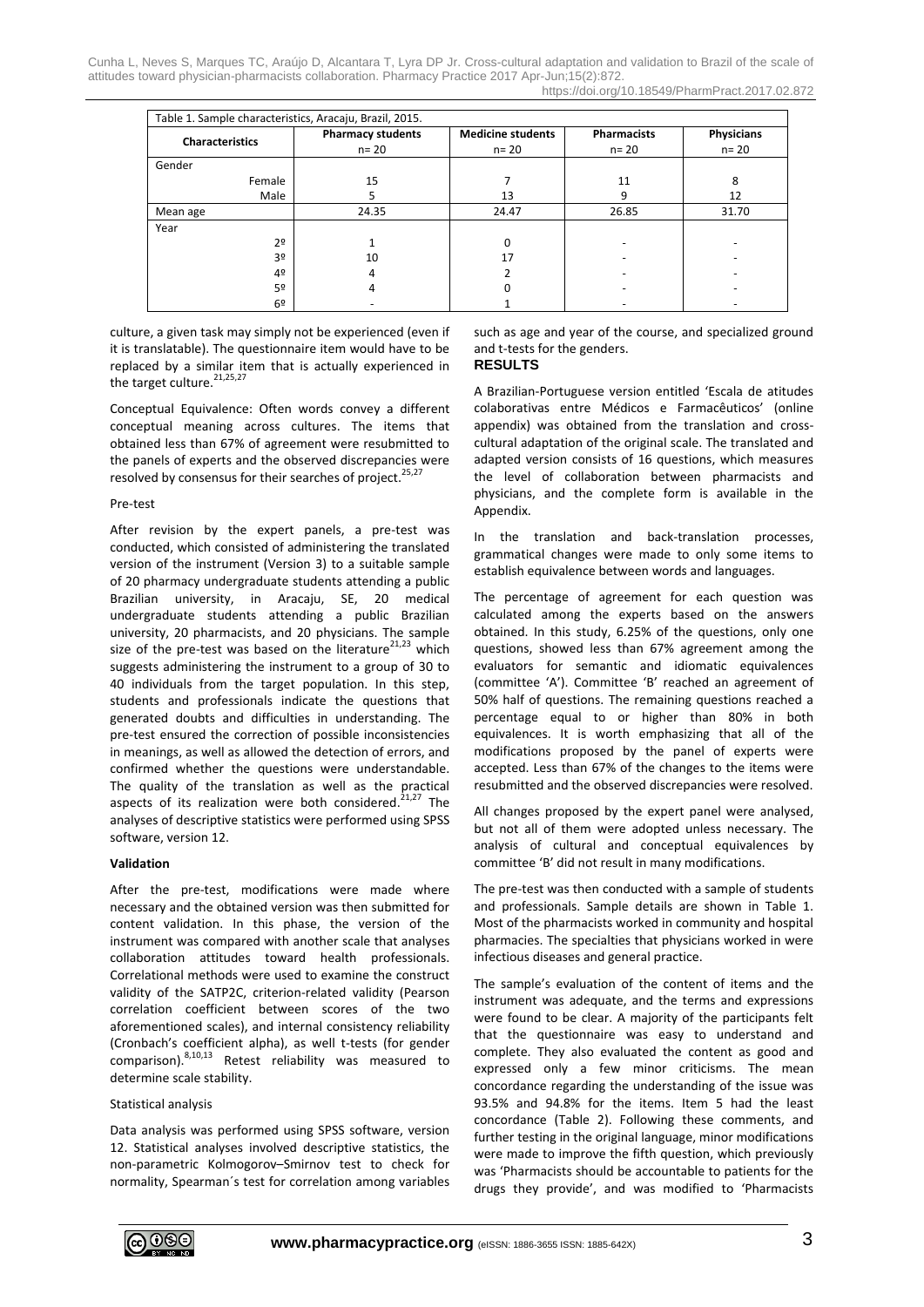https://doi.org/10.18549/PharmPract.2017.02.872

| Table 2. Results of the pre-test analysis (n=80). Aracaju, Brazil, 2015.                                                                     |               |               |  |  |  |
|----------------------------------------------------------------------------------------------------------------------------------------------|---------------|---------------|--|--|--|
| <b>Ouestion</b>                                                                                                                              | Agreement (%) | Agreement (%) |  |  |  |
| A physician should be viewed as a collaborator and colleague with a pharmacist rather than<br>his/her superior                               | 76 (95.0%)    | 76 (95.0%)    |  |  |  |
| Pharmacists are qualified to assess and respond to patients' drug treatment needs                                                            | 72 (90.0%)    | 73 (91.3%)    |  |  |  |
| During their education, pharmacy and medical students should be involved in teamwork in order<br>to understand their respective roles        | 76 (95.0%)    | 76 (95.0%)    |  |  |  |
| Pharmacists can contribute to decisions regarding drug interaction that can affect the patients                                              | 77 (96.3%)    | 77 (96.3%)    |  |  |  |
| Pharmacists should be accountable to patients for the drug they provide                                                                      | 63 (78.8%)    | 73 (91.3%)    |  |  |  |
| There are many overlapping areas of responsibility between pharmacists and physicians in drug<br>treatment of the patients                   | 71 (88.8%)    | 73 (91.3%)    |  |  |  |
| Pharmacist have special expertise in counseling patients on drug treatment                                                                   | 75 (93.8%)    | 75 (93.8%)    |  |  |  |
| Both pharmacists and physicians should contribute to decisions regarding the type and dosage of<br>medicine given to the patients            | 76 (95.0%)    | 75 (93.8%)    |  |  |  |
| The primary function of the pharmacist is to fill the physician's prescription without question                                              | 79 (98.8%)    | 78 (97.5%)    |  |  |  |
| Pharmacists should be involved in making drug policy decisions concerning<br>the<br>hospital/pharmacy services upon which their work depends | 77 (96.3%)    | 78 (97.5%)    |  |  |  |
| Pharmacists as well as physicians should have responsibility for monitoring the effects of drugs<br>on the patients                          | 77 (96.3%)    | 78 (97.5%)    |  |  |  |
| Pharmacists should clarify a physician's order when they feel that it might have detrimental<br>effects on the patient                       | 74 (92.5%)    | 74 (92.5%)    |  |  |  |
| Physicians and pharmacists should be educated to establish collaborative relationships                                                       | 75 (93.8%)    | 76 (95.0%)    |  |  |  |
| Physicians should consult pharmacists for helping patients with adverse reaction or<br>refractory to drug treatment                          | 75 (93.8%)    | 77 (96.3%)    |  |  |  |
| Physicians should be made aware that pharmacists can help in providing the right drug<br>treatment                                           | 77 (96.3%)    | 77 (96.3%)    |  |  |  |
| Interprofessional relationships between physicians and pharmacists should be included in their<br>professional education programs            | 77 (96.3%)    | 78 (97.5%)    |  |  |  |

should assume liability for the drugs they provide patients'. Similarly, the twelfth question 'Pharmacists should clarify a physician's order when they feel that it might have detrimental effects on the patient' was modified to 'Pharmacists should verify a medical prescription when they feel that this can have detrimental effects on the patient'.

#### Descriptive statistics

Completed questionnaires were returned by 80 medicals students, pharmacy students, medical professionals, and pharmacy professionals. Descriptive statistics and reliability coefficients for the scale are reported in Table 3. The mean scores for pharmacy students/professionals and medical students/professionals were 56.1/3.8 and 54.58/4.7, respectively. The mean scale score of pharmacy students was significantly higher than the mean score of medical students (p<0.01). All corrected item-total score correlations for each group were positive and significant (p<0.01).

## Reliability coefficients

The internal consistency reliability of the scale was calculated by Cronbach's alphas, which were 0.76 and 0.75. This is acceptable for psychological testing, indicating that the scale is internally consistent. Test-retest reliability

The test–retest reliability of the scale indicated moderately positive reliability and stability with a Spearman's rank correlation coefficient of 0.647. This result can be explained by the fact that formal clinical curriculum and patient care activities that require teamwork and inter-professional collaboration start in the ninth semester and the sample was heterogeneous, with students mainly from the third, fourth, and fifth years.

#### Gender comparison

Of all the participants who completed the survey, 50 women and 30 men specified their gender. No statistically significant difference was observed between men (M 54.26, SD 4.02) and women (M 55.68, SD 4.11) on their scale scores, t(46)=1.18, p=0.24.

#### Validity coefficients

The mean and standard deviation of the Jefferson Scale Related to Interprofessional Attitude Collaboration28 for the sample of this study were 47.1 and 6.6, respectively.

| Table 3. Descriptive statistics for the Scale of Attitudes Toward Physician-Pharmacist Collaboration (n=80). Aracaju, Brazil, 2015 |                                          |                                         |  |  |  |  |
|------------------------------------------------------------------------------------------------------------------------------------|------------------------------------------|-----------------------------------------|--|--|--|--|
|                                                                                                                                    | <b>Pharmacy Students / Professionals</b> | <b>Medical Students / Professionals</b> |  |  |  |  |
|                                                                                                                                    | $(n = 40)$                               | $(n = 40)$                              |  |  |  |  |
| Mean                                                                                                                               | 56.1                                     | 54.58                                   |  |  |  |  |
| <b>Standard Deviation</b>                                                                                                          | 3.8                                      | 4.7                                     |  |  |  |  |
| 25th Percentile                                                                                                                    | 54                                       | 49                                      |  |  |  |  |
| 50th Percentile (Median)                                                                                                           | 56                                       | 56                                      |  |  |  |  |
| 75th Percentile                                                                                                                    | 58                                       | 59                                      |  |  |  |  |
| Range of scores                                                                                                                    | 12                                       | 12                                      |  |  |  |  |
| Reliability coefficient <sup>a</sup>                                                                                               | 0.76                                     | 0.75                                    |  |  |  |  |
| Validity Coefficient <sup>b</sup>                                                                                                  | 0.86                                     | 0.78                                    |  |  |  |  |
| <sup>a</sup> Cronbach's coefficient alpha.                                                                                         |                                          |                                         |  |  |  |  |
| $^0$ Canalatina with annua af the Infference Carlo Delated to Internasfersional Atitude Calleboration                              |                                          |                                         |  |  |  |  |



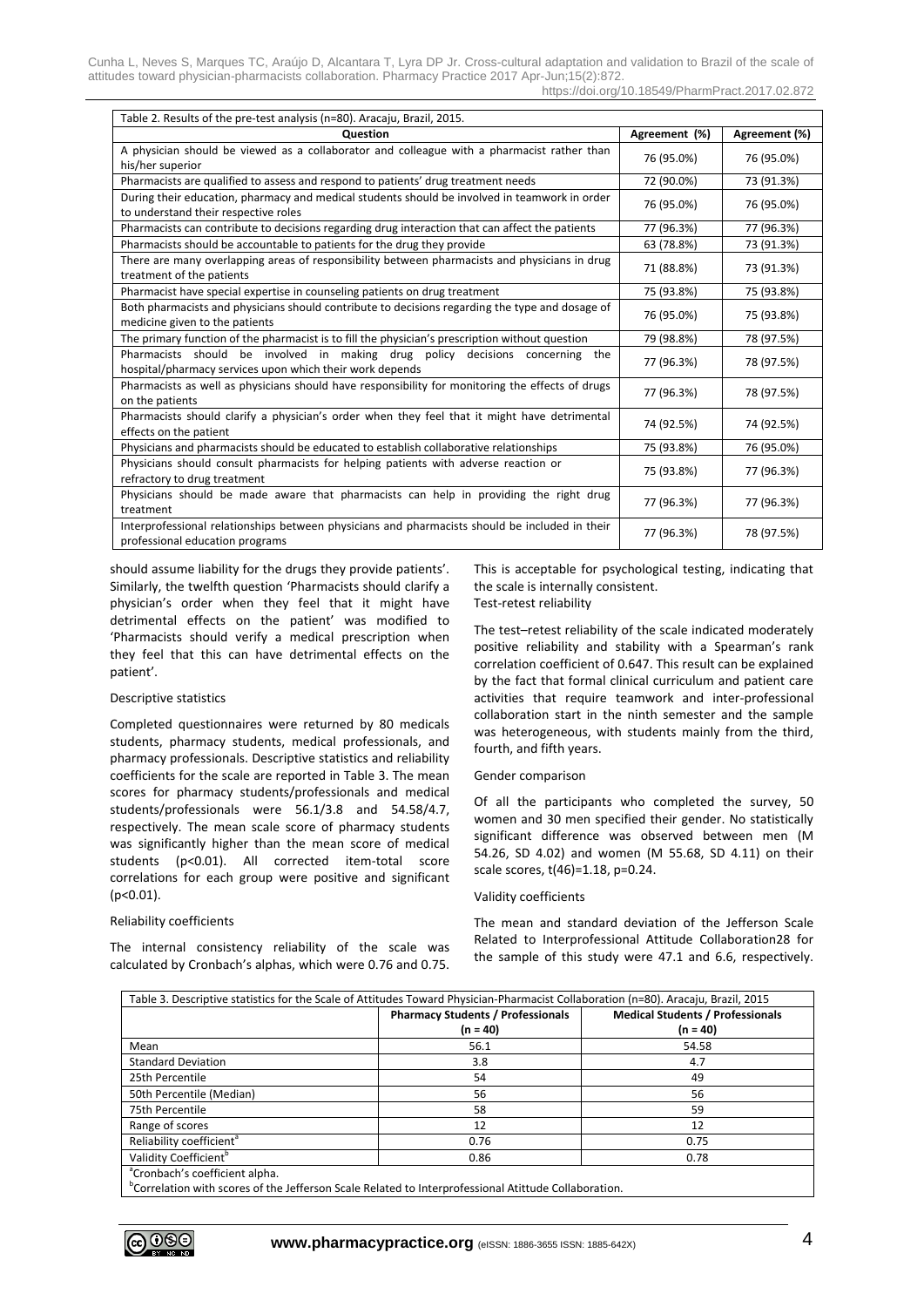Cronbach's coefficient alpha for this scale was 0.86 in this sample. The sores of the SATP2C and the Jefferson Scale of Attitudes Toward Interprofessional Collaboration were correlated (r¼ =0.70, p=0.50), which provides support for criterion-related validity of the SATP2C. Criterion validity is the degree to which scores of an instrument are correlated with those of another conceptually relevant and validated instrument. 29

## **DISCUSSION**

In Brazil, literature shows that the training of healthcare professionals consists of specialized knowledge unrelated to critical debate on structuring care systems, is distant from collectively shared knowledge, focuses on disciplinary immobilization that provides dense knowledge, and is limited.<sup>30,31</sup>

Although some institutions have invested in innovative curriculum frameworks and integrated programs that encompass various courses in the field of healthcare (such as medicine and pharmacy), no studies and instruments validated in the country were found that assess the predisposition and collaborative intent of these students to work in teams.<sup>30</sup> Hence, it was not possible to compare this instrument with others. Moreover, grammatical and vocabulary-related aspects were evaluated, and pronouns and verb tenses were standardized to resolve discrepancies in the meaning and content between versions. The lack of similar studies emphasizes the importance of the crosscultural adaptation of this instrument.

In addition, few grammar adjustments were required through the inclusion of terms and phrases appropriate to the reality of the five Brazilian regions.<sup>20</sup> Therefore, the objective of the pre-test was to identify whether the questions were appropriate, and whether the wording of the items was understandable and pertinent to the categorization of answers; in other words, to ensure that the adapted version preserved equivalence with the original version and to detect errors and judge the former's appropriateness and comprehensiveness.<sup>27</sup> According to Alexander and Guirardello<sup>31</sup>, this process evaluated not only the quality of the translation but also the practicalities of its implementation. Gasparino and Guirardello showed that changes made at this stage helped to improve the clarity and ease of understanding of the instrument items $^{23}$ ; the modifications throughout the instrument were to that effect.

As the changes made were relatively minor and no questions were deleted, it was decided during an investigators' meeting that repeating the entire translation and cross-cultural adaptation process was not necessary.

This study demonstrated the validity and reliability of the SATP2C in determining the attitudes of medical/pharmacy students and professionals. The magnitudes of reliability coefficients were all within the acceptable range for psychological tests, thereby supporting the internal consistency and reliability of the instrument.<sup>12,31</sup>

Our finding that medical students scored lower on their attitudes toward collaborative relationship than pharmacy students has implications for interdisciplinary education and inter-professional collaboration. Because of the importance of teamwork and collaboration among health professionals for a patient's safety $24$ , targeted educational remedies are needed for the development of more positive and mutually respectful attitudes in these areas among health care professionals.

Thus, this article has the potential to be widely used with regard to collaboration between professionals in interdisciplinary education between courses and clinical outcomes from these collaborations.

## **Limitations**

A limitation of this study is the sample size, despite what the literature recommends. The samples in other studies on the same theme and objectives have been more representative.

## **CONCLUSIONS**

Psychometric evaluation demonstrated and confirmed the validity of the Brazilian-Portuguese version to assess collaborative attitudes among pharmacists and physicians. Therefore, this scale has the potential to be used in the implementation of teamwork and to measure changes in collaborative inter-professional behaviours. Moreover, the scale can be used to evaluate undergraduates and postgraduates and foster the development of teaching methods that promote comprehensive attitudes in patient care.

## **CONFLICT OF INTEREST**

Authors report no conflict of interest.

## **FUNDING**

Coordination for the Improvement of Higher Education Personnel (CAPES).

## **References**

- 1. Archer J, Bower P, Gilbody S, Lovell K, Richards D, Gask L, Dickens C, Coventry P. Collaborative care for depression and anxiety problems. Cochrane Database Syst Rev. 2012;10:CD006525. doi[: 10.1002/14651858.CD006525.pub2](https://doi.org/10.1002/14651858.CD006525.pub2)
- 2. WHO. Framework for action on interprofessional education & collaborative practice. Geneva: WHO; 2010.
- 3. Zatzick D, Russo J, Lord SP, Varley C, Wang J, Berliner L, Jurkovich G, Whiteside LK, O'Connor S, Rivara FP. Collaborative care intervention targeting violence risk behaviors, substance use, and posttraumatic stress and depressive symptoms in injured adolescents: a randomized clinical trial. JAMA Pediatr. 2014;168(6):532-539. doi: [10.1001/jamapediatrics.2013.4784](https://doi.org/10.1001/jamapediatrics.2013.4784)
- 4. Coluccio M, Maguire P. Collaborative pratice: becoming a reality througt primary nursing. Nurs Adm Q. 1983;7(4):59-63.